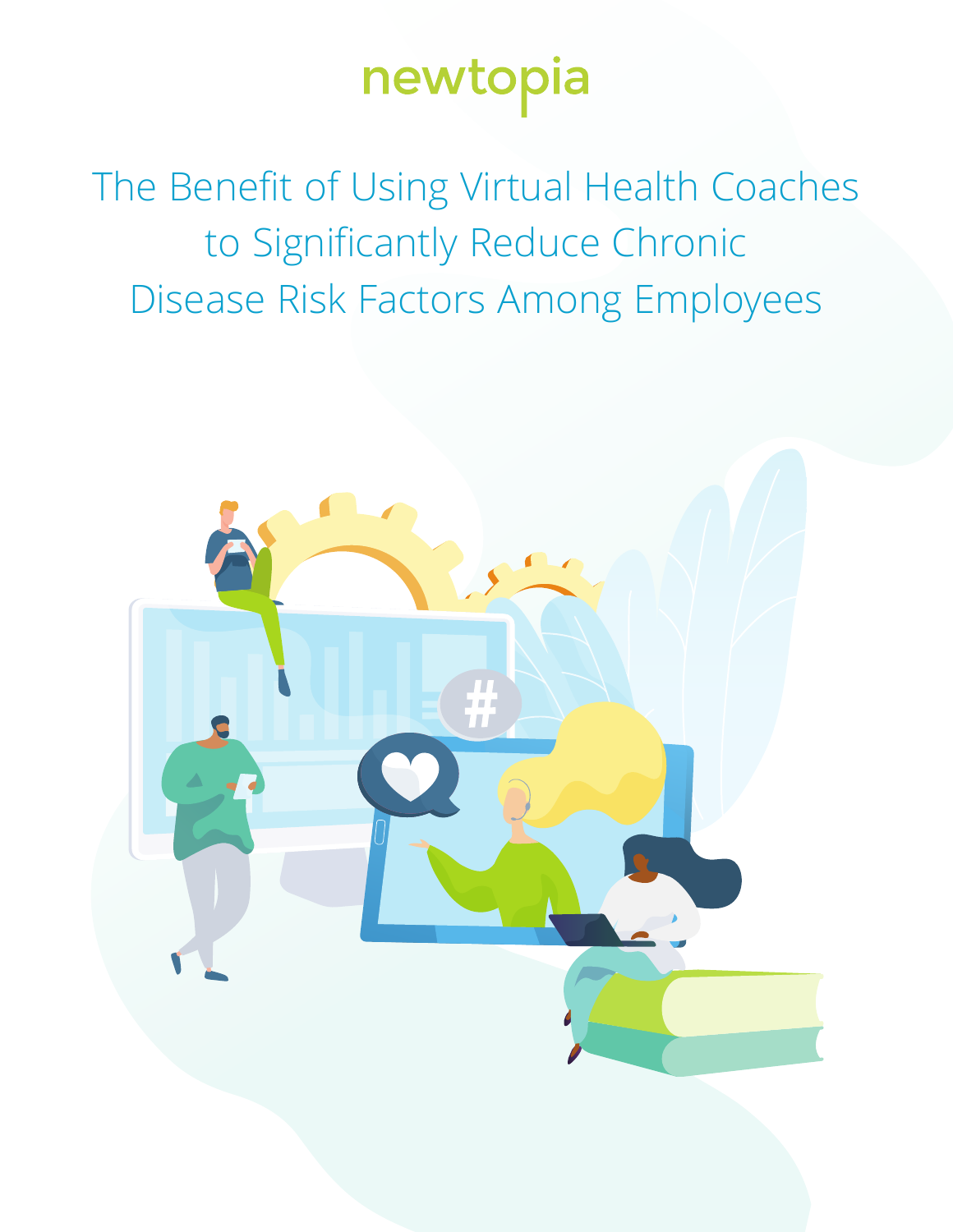#### **TABLE OF CONTENTS**

| Personalization Reaches the Workplace        | 3 |
|----------------------------------------------|---|
| <b>Engagement in Virtual Care</b>            | 4 |
| <b>Digital Health Tools</b>                  | 4 |
| AI and Machine Learning                      | 5 |
| Case Study: Levi Strauss & Co.               | 6 |
| Embracing Our New Virtual Healthcare Reality | 8 |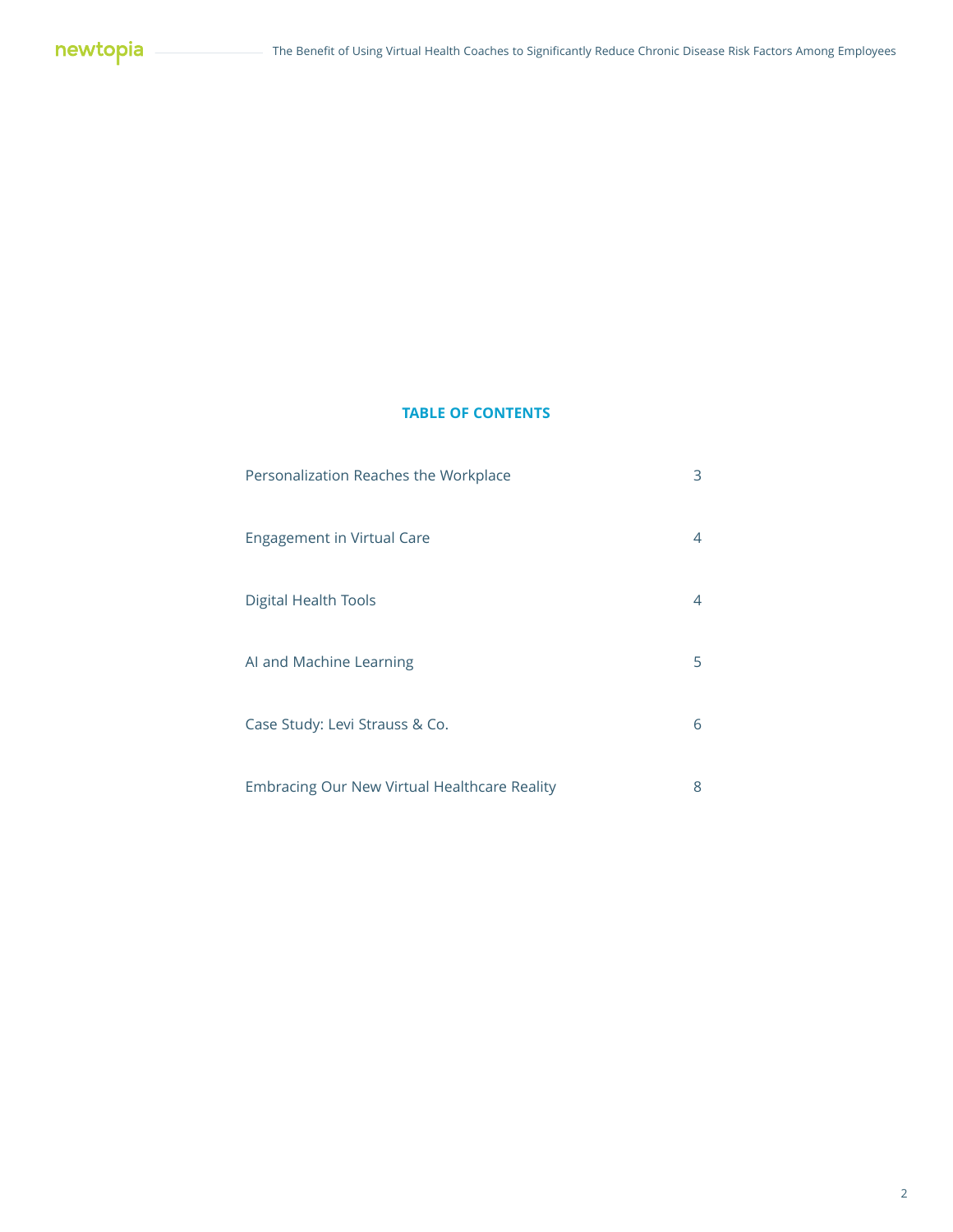The phrase "virtual reality" has traditionally been applied to gaming and other simulated experiences. But over the past several months, our new reality has become, to a great degree, virtual: virtual work, virtual business meetings, virtual school, virtual doctor appointments, virtual calls with family. Virtually every part of our lives has become a digital experience. Nowhere is this more evident than healthcare.

### Personalization Reaches the Workplace

The use of telehealth has skyrocketed since March. While many healthcare providers had considered incorporating virtual care into their service offering prior to the pandemic, few had actually done it. In 2018, just 14% of providers had implemented telehealth,<sup>1</sup> but in March of this year, 97% either implemented or expanded its use.<sup>2</sup> More than 16 million Americans say they used telehealth for the first time during to the pandemic.3 And, for the most part, they've embraced it. The reasons are many. First, and most obvious, is that it keeps them safe from exposure to the virus. This is especially important for patients with preexisting conditions or who fall into one of the high-risk categories. Second, telehealth increases access for those who live in rural areas by removing the burden of having to drive long distances to see a provider. While the pandemic has renewed the emphasis on virtual health technology, the interest was already there. In one survey, 84% of patients said they would choose a provider who offers telehealth over one who does not.4

> In one survey, 84% of patients said they would choose a provider who offers telehealth over one who does not.4

#### Participant Perspective

As a goal-driven person, Donna was inspired by her co-workers to join the Newtopia program. Donna admitted that while she likes setting goals, she also sometimes struggles to achieve the goals she sets. She explains, "Having goals is great, but if something tasty comes along, well—that goal is not important."

Donna described how her favorite component of the program is her Inspirator and the regular phone and video calls they have. The calls were the perfect mix of casual catching up and providing the accountability and motivation needed to achieve her goals.

Just a few months into the program, Donna lost 20 pounds. The biggest change that she has noticed since working with her Newtopia Inspirator is a healthier eating style. She now incorporates more healthy fats into her diet like avocado, vegetables, and healthy grains. Donna also works hard to remain conscious about her activity level and adds more exercise after a day of sitting. She is also proud of the small and easily achievable habit changes she has made in her lifestyle, including eating breakfast now and trying not to eat late at night, which have both contributed to her overall success.

Donna has seen a difference with coaching, "I just want to take a moment and recognize my Inspirator. She is doing a great job at motivating me, as well as holding me accountable to my plan and my goals. She has been available to educate, refocus, and celebrate with me on our calls."

<sup>1</sup> https://www.managedcaremag.com/archives/2019/12/virtual-primary-care-visits-future-already-here

<sup>2</sup> https://www.mgma.com/data/data-stories/medical-practices-innovate-care-delivery,-increase

<sup>3</sup> https://www.pwc.com/us/en/library/covid-19/covid-19-consumer-behavior.html

<sup>4</sup> https://www.healthcareitnews.com/news/telemedicine-during-covid-19-benefits-limitations-burdens-adaptation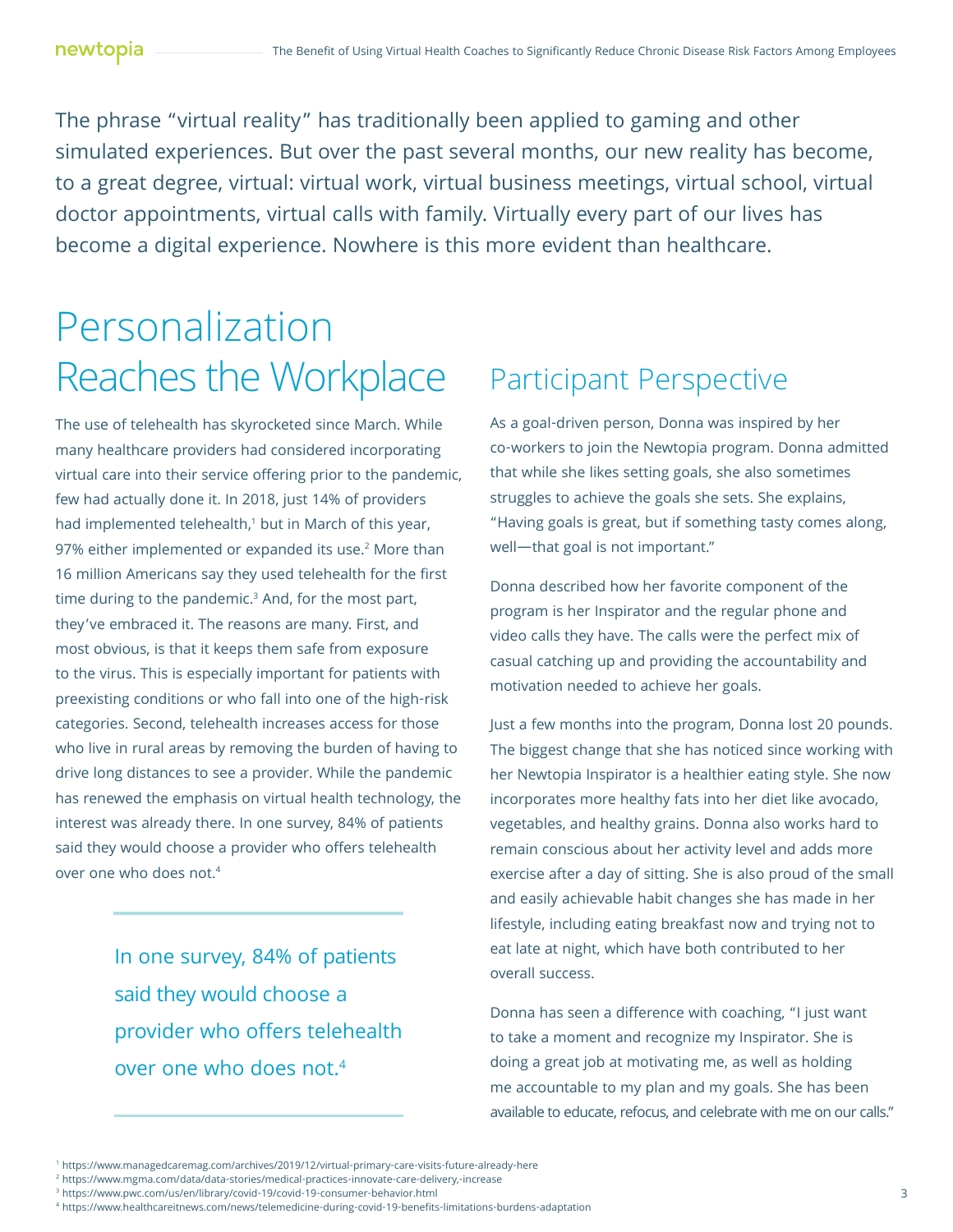### Engagement in Virtual Care

So why has it taken so long for physicians to implement virtual health into their practices? The answer is complex. For one, until the pandemic, low reimbursement rates for telehealth made it a less attractive option for physicians. Regulations as well have limited its use to specific geographic regions like rural communities. Even then, patients had to go to a local healthcare facility to connect. Those two barriers have been removed for now, but there is another reason some physicians have been hesitant to implement virtual care. They've been afraid of losing the human connection. And that is a valid concern for telephonic visits. It is challenging to truly connect on a personal level without eye-to-eye contact and without the ability to read visual cues. But that is changing.

As seasoned providers of virtual health programs, Newtopia has seen firsthand the impact virtual visits can have on engagement, habit change, and long-term health improvements.

Virtual healthcare and digital tools can help enhance the human experience through more personalized, interactive engagement. A prime example is virtual coaching through digital technology like video conferencing. Virtual coaching in this type of secure one-on-one environment can promote trust and help develop meaningful connections. And trust is important in a coaching relationship. It's also something that can't be replicated through things like digital assistants (aka "chatbots"). Some health improvement companies use digital assistants to provide a coaching-type experience, but they have yet to effectively replicate a human experience. Even the most technologically savvy companies like Facebook have struggled to implement effective chatbots on its Messenger platform.5 In other words, we aren't yet at the place where digital technology can completely replace the human connection in healthcare.

## Digital Health Tools

In 2017, a report by Transcend Insights found that 64% of patients said they use a digital device or mobile device to help them manage their health. $^{\rm 6}$  In the past five years, the growth of wearables has exploded with 21% of Americans claiming to regularly wear a smart watch or wearable fitness tracker—a figure equal to nearly 70 million people.7 The feedback on activity, weight loss, and heart rate can motivate behavior change, but can diminish over time.<sup>8</sup>



We aren't at the place where digital technology can completely replace the human connection in healthcare.

<sup>5</sup> https://www.theregister.com/2017/02/22/facebook\_ai\_fail/?zd\_source=mta&zd\_campaign=12120&zd\_term=michaelaffronti

<sup>6</sup> https://www.mobihealthnews.com/content/survey-64-percent-patients-use-digital-device-manage-health

<sup>7</sup> https://www.pewresearch.org/fact-tank/2020/01/09/about-one-in-five-americans-use-a-smart-watch-or-fitness-tracker/

<sup>8</sup> https://www.amjmed.com/article/S0002-9343(19)30553-4/pdf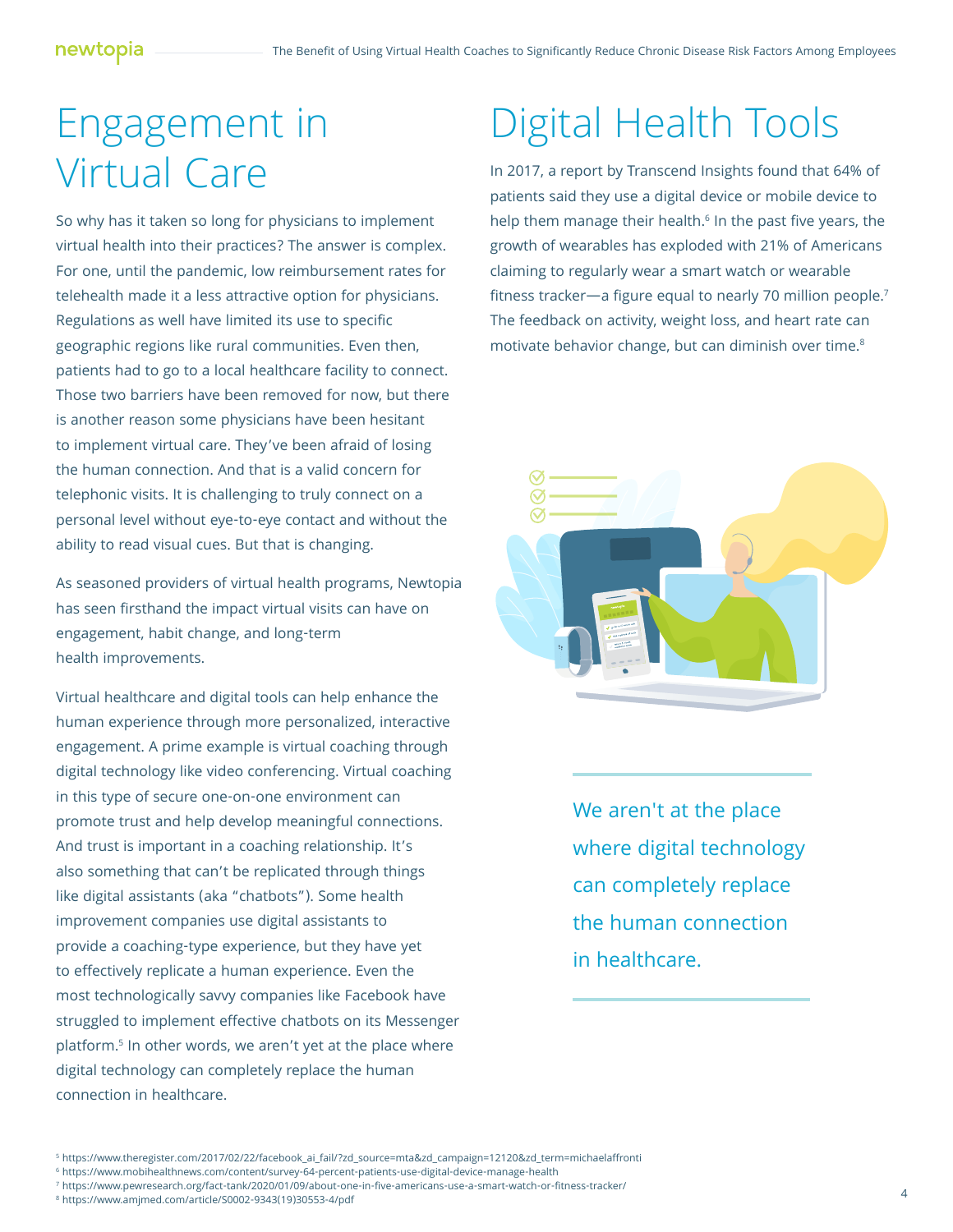## AI and Machine Learning

As AI and machine learning have gained broader use, the capabilities and accuracy of health apps and wearable devices has greatly improved. Today's apps can learn from the user's behaviors and apply that data to deliver a more effective, personalized experience. These technologies can tie interventions to action. For example, the app can determine the most effective time to send a user motivational information or prompts to check weight or to take medication. Over time, these technologies make the program even more effective by working hand-in-hand with connected health devices to create a more personalized experience.

The most effective programs are those that pair virtual engagement with digital health tools, artificial intelligence (AI) and machine learning. This dynamic combination provides a more personalized, effective experience for the participant.

### Newtopia Participants Credit Human Connection with Habit Change

Newtopia recently conducted a survey of individuals who had been in its habit change program for 12 months. Our goal was to show that the quality of the coaching interaction makes a difference. Our coaches are called "Inspirators" and they're matched to each participant based on personality and preferences. Participants regularly engage with their dedicated Inspirator via video connections.

The following represents the percentage of respondents who ranked their Inspirator as an 8–10 on each item (on a scale of 1–10 with 1 being "Extremely Poor" and 10 being "Excellent"):

The most effective programs are those that pair virtual engagement with digital health tools, artificial intelligence (AI) and machine learning.

- 91%  $\rightarrow$  My Inspirator is helpful
- 90%  $\rightarrow$  My Inspirator is a good match
- 83%  $\rightarrow$  My Inspirator inspires me to increase daily exercise and be more active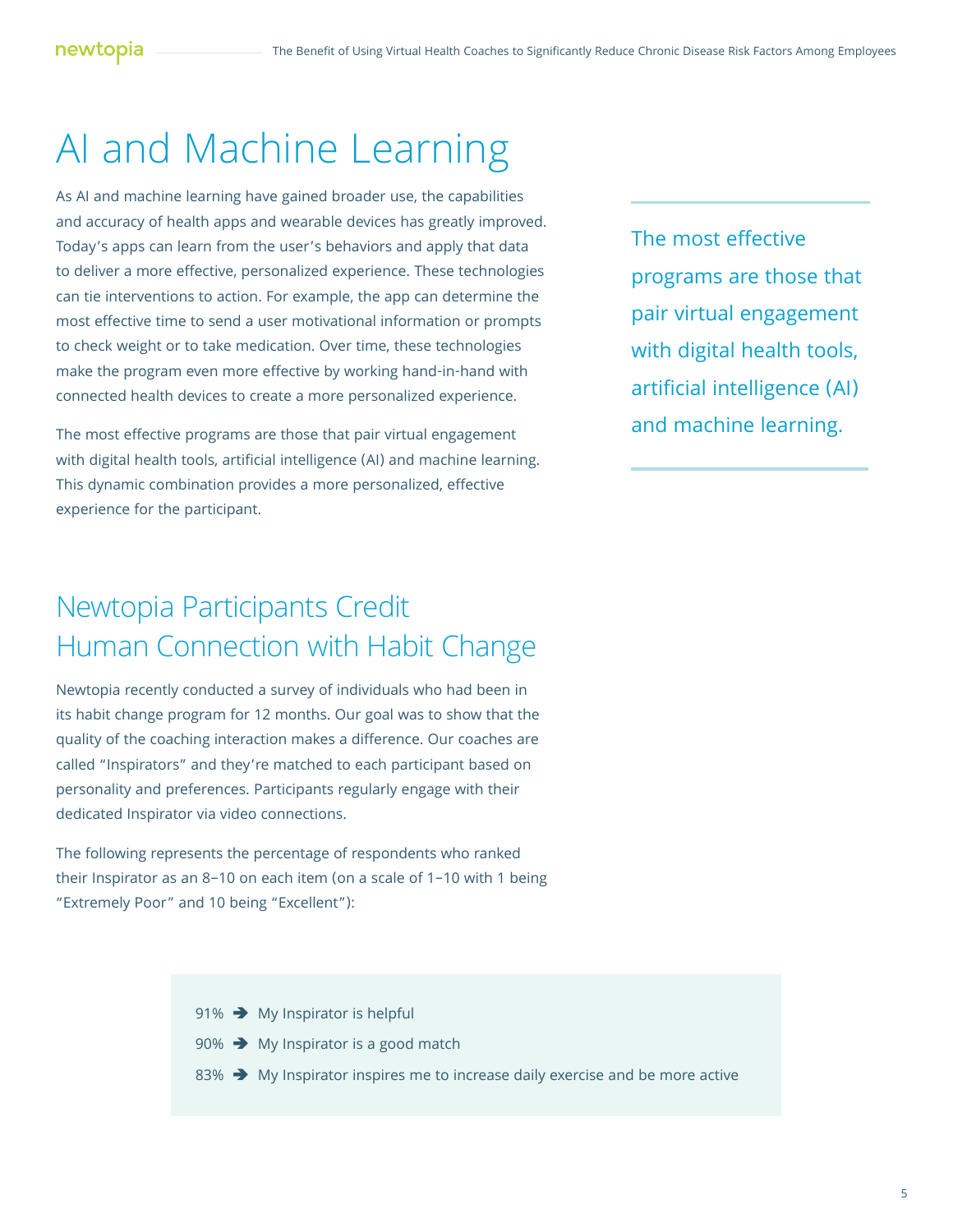It's important to note that the survey was conducted during the initial stages of lockdown during the pandemic, a time in which stay-at-home orders and social distancing required the shuttering of places like gyms, yoga studios, YMCAs and other health facilities. In one study on self-managed weight loss during the pandemic, many respondents reported "high levels of 'stress eating' and 'eating out of boredom', followed by 'higher food consumption,' 'more opportunities to eat', and 'higher consumption of junk foods.'"9 The majority said that the pandemic had impacted their weight loss strategy and more than half said that their exercise strategy had been impacted.



Even with the pandemic, Newtopia participants retained a high level of engagement. Between February and July 2020, engagement was between 78% to 80% with no significant change in April and May when shutdowns were at their highest levels.

### Case Study: Levi Strauss & Co.

Levi Strauss & Co. (LS&Co.) has a global footprint of approximately 3,000 retail stores in 100 countries. With more than 14,400 employees worldwide, the company is committed to creating a work environment that promotes healthy, productive, and thriving team members. As part of this goal, LS&Co. has increased its focus on improving the overall health of employees with an emphasis on preventing pre-chronic disease.

#### The Challenge

LS&Co. wanted a robust wellness program for its employees that was proven to reduce metabolic risk factors (as a pre-cursor to chronic disease) and simultaneously reduce medical costs. The company recognized that obesity can lead to chronic diseases such as diabetes, high blood pressure, heart disease, and stroke. They wanted a disease prevention program that focused on reducing BMI and other chronic disease health risks associated with metabolic syndrome.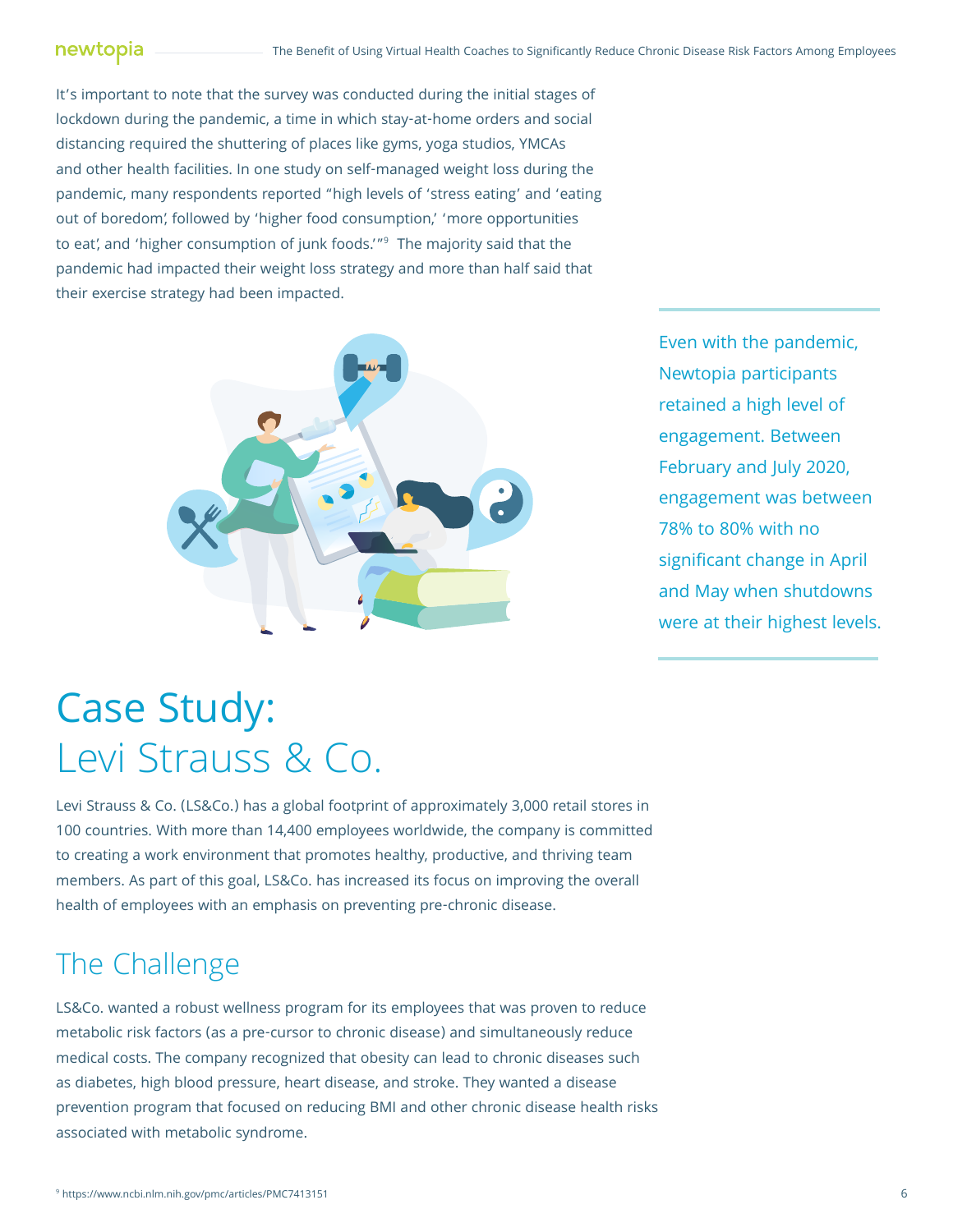### The Solution

LS&Co. chose Newtopia based on its reputation for creating meaningful connections and a more personalized experience for its participants. Two things that stood out for LS&Co. was Newtopia's use of testing for genetic biomarkers and its use of "Inspirators," which are dedicated coaches that provide one-on-one support to every participant throughout the entire program.

Newtopia program was offered to eligible employees, who had a BMI of 30 or greater and/or a waist circumference of 35 inches for women and 40 inches for men, or those who had at least two of the following risk factors:

- Blood glucose levels ≥ 100mg/dl
- Blood Pressure ≥ 130/80 mm HG
- HDL levels  $≤ 50$  mg/dl for women and  $≤ 40$  mg/dl for men
- Triglycerides ≥ 150 mg/dl

#### The Results

Participant engagement was important to LS&Co. as previous programs had failed to deliver sustained participation. Engagement was measured monthly and defined as completing activities such as coaching sessions, weight and activity tracking, or app logins.

Newtopia's personalized, evidence-based approach to bodyweight reduction and sustainable habit change proved effective in helping participants lose the milestone body weight needed to achieve measurable health improvements. Using validated weight loss outcomes as the indicator, program participants worked towards a 12-month goal of 5% bodyweight reduction. This trend is consistent with Newtopia's Randomized Controlled Trial results.10

Participation exceeded LS&Co. expectations with 90% active engagement after six months.

#### Quality Assurance Employee Survey Results

- 81% noticed changes in their habits
- 86% found the tools provided to be helpful
- 85% were tracking toward their goal with the help of their Inspirator
- 82% said they would recommend Newtopia to others